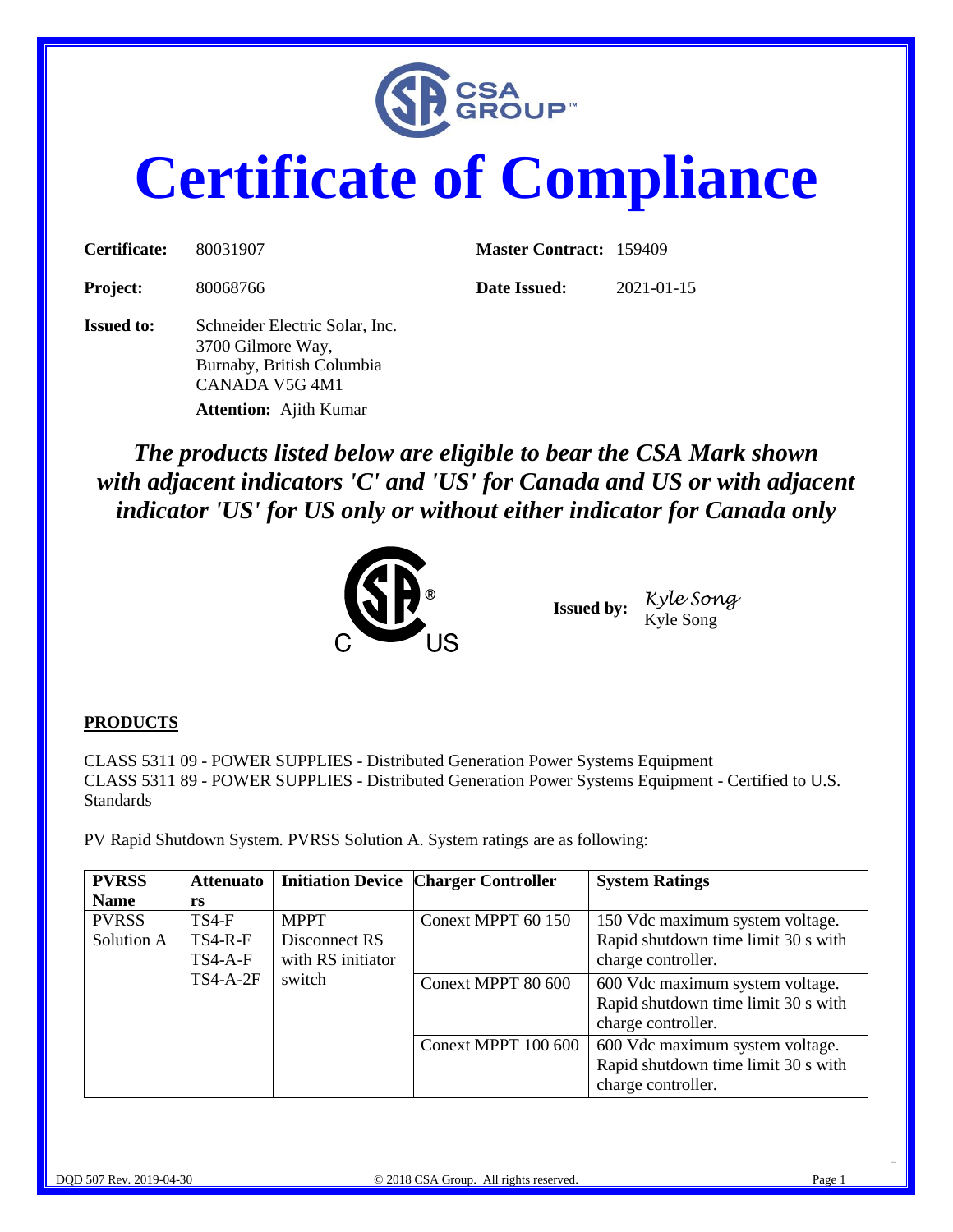

**Certificate:** 80031907 **Project:** 80068766 **Master Contract:** 159409 **Date Issued:** 2021-01-15

#### **APPLICABLE REQUIREMENTS**

CSA (LTR) No. AE-004-2015 - Rapid Shutdown System

UL 1741 CRD - PV Rapid Shutdown Systems (April 2, 2015)